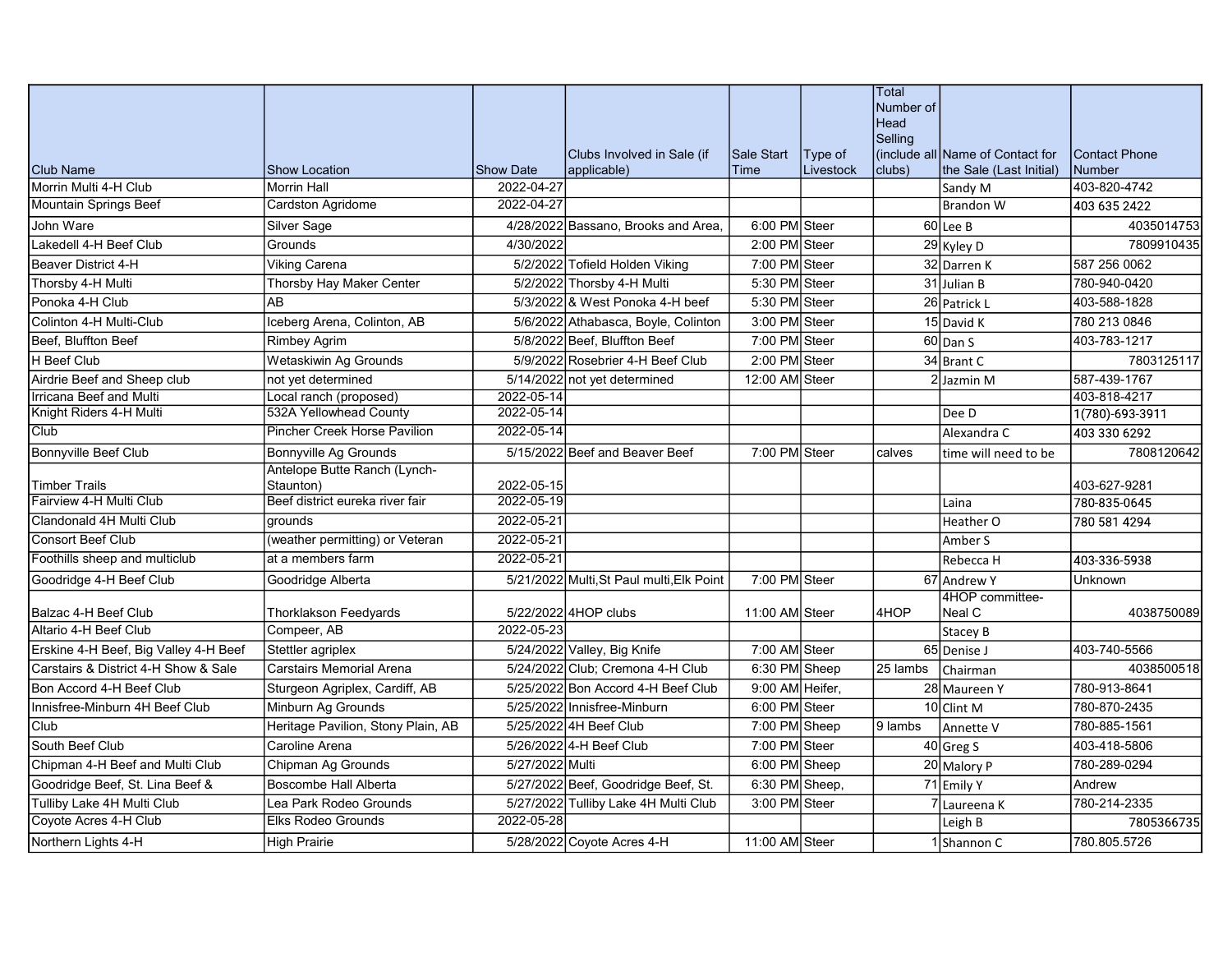|                                     |                               |                  |                                                                                                                  |                 |                                 | Total<br>Number of     |                                  |                                                     |
|-------------------------------------|-------------------------------|------------------|------------------------------------------------------------------------------------------------------------------|-----------------|---------------------------------|------------------------|----------------------------------|-----------------------------------------------------|
|                                     |                               |                  |                                                                                                                  |                 |                                 | <b>Head</b><br>Selling |                                  |                                                     |
|                                     |                               |                  | Clubs Involved in Sale (if                                                                                       | Sale Start      | Type of                         |                        | (include all Name of Contact for | <b>Contact Phone</b>                                |
| <b>Club Name</b>                    | <b>Show Location</b>          | Show Date        | applicable)                                                                                                      | Time            | Livestock                       | clubs)                 | the Sale (Last Initial)          | Number                                              |
| <b>Medicine Hat Multi Club</b>      | Longfellow Hall               | 2022-05-29       |                                                                                                                  |                 |                                 |                        | Jennifer M                       | 403-504-6429                                        |
| Millarville-Stockland 4-H Beef club | Calgary                       |                  | 5/29/2022 Foothills, Balzac,                                                                                     | 10:00 AM Sheep  |                                 | Steers,                | Steer N                          | joe_neal@telus.net                                  |
| Mirror Landing 4-H club             | Kinuso Alberta                | 2022-05-29       |                                                                                                                  |                 |                                 |                        | Amber M                          |                                                     |
| Nebraska 4-H Multi Club             | Lacombe Ag Grounds            |                  | 5/29/2022 Lacombe, East Lacombe                                                                                  | 6:00 PM Steer   |                                 |                        | 60 Linda B - Secretary           | 403-304-7234                                        |
| Arrowwood 4 H Beef                  | Vulca Rodeo Grounds           | 5/30/2022 Beef   | Arrowwood Beef, Champion<br>Multi, Lomond Multi, Gladys                                                          |                 | Steer,<br>6:00 PM Pheasant      |                        | 42 Glen T                        | 403-485-8044                                        |
| Aurora 4-H Multi Club               | Manning Ag Society Arena      | 2022-05-30       |                                                                                                                  |                 |                                 |                        | Melody M                         |                                                     |
| Camp Creek multi                    | Barrhead Ag Barn              | 5/30/2022 T&M    | Camp Creek, Meadow<br>View, Freedom Naples and                                                                   | 7:00 PM rabbits | Steer,<br>Sheep,<br>Poultry and |                        |                                  | 7803054490                                          |
| Foothills 4H Beef Club              | <b>Pincher Creek</b>          |                  | 5/30/2022 Foothills 4H Beef Club                                                                                 | 6:00 PM Steer   |                                 |                        | 35 Calvin G<br>6 Sherry M        | 403-627-8356                                        |
|                                     |                               |                  | T&M, Freedom Naples,                                                                                             |                 | Steer.                          | 25 steers              |                                  |                                                     |
| Freedom- Naples Multi 4-H Club      | Barrhead Ag Barn              |                  | 5/30/2022 Camp Creek, Meadowview                                                                                 | 7:00 PM Sheep   |                                 | $+ 5$ lambs            | Calvin G                         | 780-305-4490                                        |
|                                     |                               |                  | Arrowwood Beef, Champion<br>Multi, Lomond Mutli &                                                                |                 |                                 |                        |                                  |                                                     |
| Gladys 4-H Beef Club                | Vulcan                        |                  | 5/30/2022 Gladys Beef                                                                                            | 5:00 PM Steer   |                                 |                        | 70 Glen T                        | 403-485-8044                                        |
|                                     |                               |                  | Grande Prairie 4-H Multi,                                                                                        |                 |                                 |                        | Janet P, Emma L,                 |                                                     |
| Grande Prairie 4-H Multi Club       | Beaverlodge Ag Barns          |                  | 5/30/2022 Beaverlodge Beef                                                                                       | 5:00 PM Steer   |                                 |                        | 32 Sandra P                      | 7809317895                                          |
| Kneehill Valley 4H Beef Club        | <b>Innisfail Auction Mart</b> | 5/30/2022 Club   | Kneehill Valley 4H Beef                                                                                          | 6:00 PM Steer   |                                 |                        | 1   Brad H                       | 403 588 3916                                        |
| Lacombe Beef Committee              | Lacombe Ag Grounds            |                  | East Lacombe, Central<br>2022-05-30 Lacombe, Nebraska                                                            | 6:00 PM Steer   |                                 |                        | 55 Ken C                         | 4033505602                                          |
| Lomond 4-H Club                     | Vulcan Rodeo Ground           | 5/30/2022 Lomond | Champion, Arrowwood,                                                                                             | 6:00 PM Steer   |                                 |                        | 40 Glen T                        | 403.534.2338                                        |
| Meadowview Multi 4-H                | Barrhead Ag Barn              |                  | Freedom Naples, T&M,<br>5/30/2022 Camp Creek, Meadowview                                                         | 7:00 PM Sheep   | Steer,                          | l25 steers.<br>4 Lambs | Calvin G, Crystal P              | Calvin 1(780)305-<br>4490 Crystal<br>1(780)674-7178 |
| Nebraska 4-H Multi Club             | Central Alberta Ag Pavilion   |                  | East Lacombe, Central<br>5/30/2022 Lacombe, Nebraska 4-H                                                         | 6:00 PM Steer   |                                 |                        | 60 Linda B, Secretary            | 403-304-7234                                        |
| Newell 4H Agriculture Committee     | Silver Sage Community Corral  |                  | Jenner 4H Club, Dusty<br>Plains 4H Club, John Ware<br>4H Club, South Slope 4H<br>5/30/2022 Club, Bassano 4H Club | 6:00 PM Steer   |                                 |                        | 60 Kristen C                     | 14035011476                                         |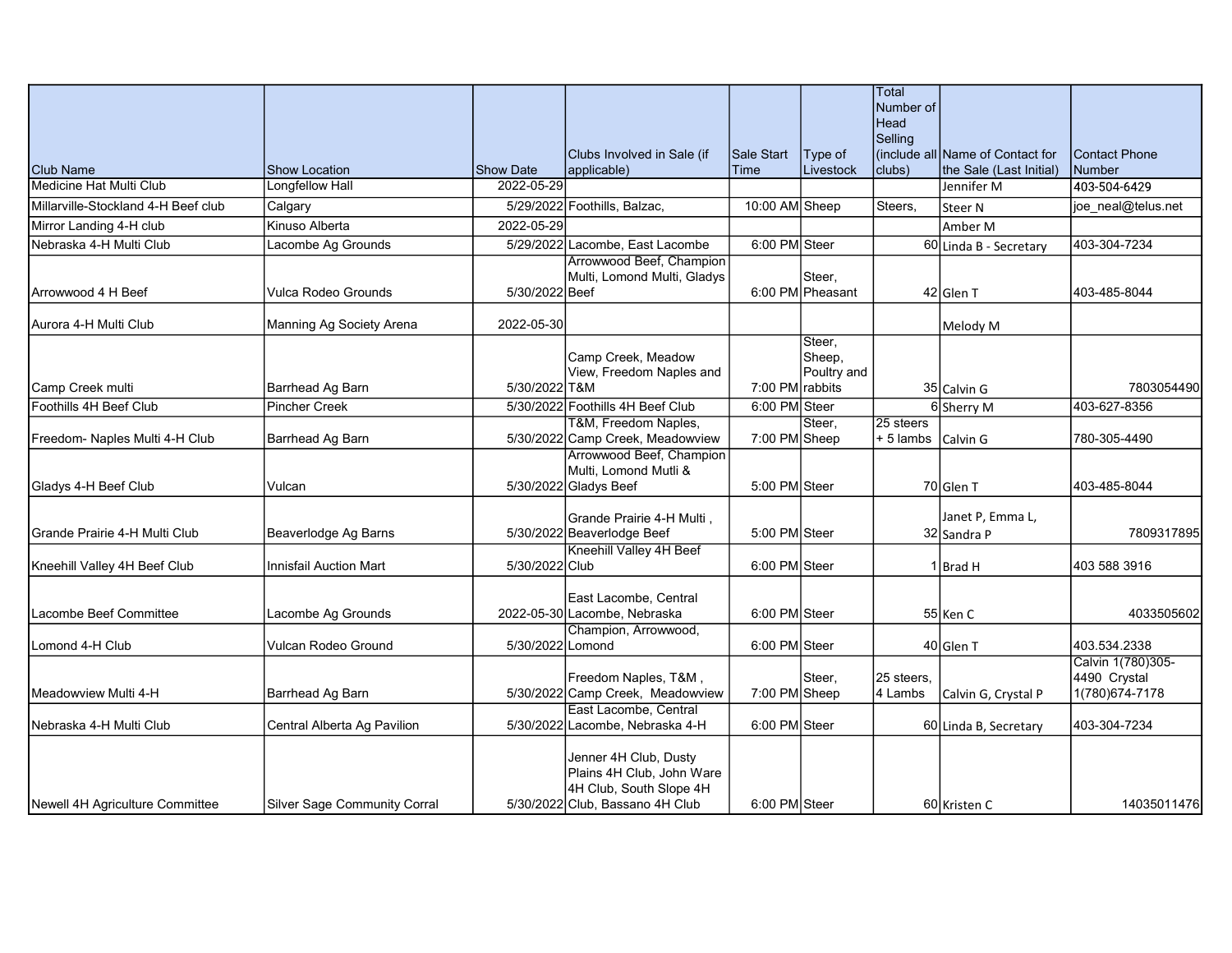|                                                                        |                                             |                    |                                                 |                |                             | Total                    |                                   |                             |
|------------------------------------------------------------------------|---------------------------------------------|--------------------|-------------------------------------------------|----------------|-----------------------------|--------------------------|-----------------------------------|-----------------------------|
|                                                                        |                                             |                    |                                                 |                |                             | Number of<br><b>Head</b> |                                   |                             |
|                                                                        |                                             |                    |                                                 |                |                             | Selling                  |                                   |                             |
|                                                                        |                                             |                    | Clubs Involved in Sale (if                      | Sale Start     | Type of                     |                          | l(include allIName of Contact for | <b>Contact Phone</b>        |
| <b>Club Name</b>                                                       | <b>Show Location</b>                        | <b>Show Date</b>   | applicable)                                     | Time           | Livestock                   | clubs)                   | the Sale (Last Initial)           | Number                      |
|                                                                        |                                             |                    | T&M 4-H Club,                                   |                | Steer,                      |                          |                                   |                             |
|                                                                        |                                             |                    | Meadowview 4-H Club,                            |                | Sheep,<br>rabbit,           |                          |                                   |                             |
|                                                                        | Barrhead Ag Barn, Barrhead                  |                    | Freedom Naples 4-H Club,                        |                | chicken,                    |                          |                                   |                             |
| T&M 4-H club                                                           | Alberta                                     |                    | 5/30/2022 Camp Creek 4-H Club                   | 7:00 PM turkey |                             |                          | 35 Calvin G                       | 780-305-4490                |
| <b>TNT 4-H Multi Club</b>                                              | Lethbridge                                  | 2022-05-30         |                                                 |                |                             |                          |                                   |                             |
|                                                                        |                                             |                    | Lin-Berry-Buck, Two Rivers,                     |                |                             |                          |                                   |                             |
| Two Rivers 4-H Beef                                                    | <b>Drayton Valley Omniplex</b>              | 5/30/2022 Lobstick |                                                 | 6:00 PM Steer  |                             |                          | 35 Rylee R                        | 780-621-8545                |
|                                                                        |                                             |                    |                                                 |                |                             |                          |                                   |                             |
| Vegreville 4-h Beef Club                                               | Vegreville Ag society grounds               |                    | 5/30/2022 Vegreville 4-h beef club              | 6:30 PM Steer  |                             |                          | 13 Kelly W                        | 7802083750                  |
|                                                                        |                                             |                    | Beaverlodge Beef 4H Club                        |                |                             |                          |                                   |                             |
|                                                                        |                                             |                    | & GP Multi 4H CLub (beef                        |                |                             |                          |                                   | Emma 780-882-1037,          |
| West County 4H Achievement Day                                         | Beaverlodge Ag Barns                        |                    | $5/30/2022$ projects only)                      | 6:00 PM Steer  |                             |                          | 29 Emma L & Alicia R              | Alicia 250-255-0515         |
|                                                                        | Timber River Station, just east of          |                    |                                                 |                | Steer.                      |                          |                                   |                             |
| Sundre 4H Multi-Club                                                   | Sundre, AB                                  |                    | 5/31/2022 Sundre and Bergen                     | 9:00 AM Sheep  |                             |                          | 30 Randy W                        | 403-638-4292                |
|                                                                        |                                             |                    | Czar/Metiskow club.                             |                |                             |                          |                                   |                             |
|                                                                        |                                             |                    | Steinsleigh club and Amisk                      |                | Steer,                      |                          |                                   |                             |
| Amisk 4-H Club                                                         | 4-H barn Shorncliffe Lake                   |                    | 6/1/2022 4-H Club                               | 6:00 PM Sheep  |                             |                          | 22 Curtis F                       | 780-753-8843                |
|                                                                        |                                             |                    | Savanna 4 multi Club,                           |                |                             |                          |                                   |                             |
| East West Woking 4-H Club & Savanna                                    |                                             |                    | Eaglesham 4-H Multi Club                        |                |                             |                          |                                   |                             |
| 4-H Multi Club & Eaglesham 4-H Multi                                   | Savanna Agricultural Society Rec-           |                    | & East West Woking 4-H                          |                |                             |                          |                                   |                             |
| Club                                                                   | <b>Plex</b>                                 | 6/1/2022 Club      |                                                 | 10:30 AM Steer |                             |                          | 38 Brandy D                       | 780-864-8890                |
|                                                                        | Peace Memorial Multiplex                    |                    | Chauvin 4-H Club,                               |                |                             |                          |                                   |                             |
| Edgerton 4-H Multi Club                                                | Wainwright                                  |                    | 6/1/2022 Greenshields 4-H Club                  | 5:00 PM Steer  |                             |                          | 31 Becky P                        | 7808427142                  |
|                                                                        |                                             |                    | Gilby Beef, Hazel Dell, and                     |                |                             |                          |                                   |                             |
| <b>Gilby Beef Club</b>                                                 | Eckville Arena                              |                    | $6/1/2022$ Rangeland                            | 6:00 PM Steer  |                             |                          | 42 Daryl L                        | 4033507374                  |
|                                                                        |                                             |                    |                                                 |                |                             |                          |                                   |                             |
| Greenshields 4-H Club                                                  | Peace Memorial Multiplex, 650 - 2<br>Avenue |                    | Chauvin 4-H Club,<br>6/1/2022 Edgerton 4-H Club | 5:00 PM Steer  |                             |                          |                                   | 7808061128 or<br>7808066679 |
|                                                                        |                                             |                    |                                                 |                |                             |                          | 31 Hannah P or Carley H           |                             |
| Athabasca Beef Club                                                    | unknown                                     |                    | 6/2/2022 Athabasca, Boyle, Colinton             | 3:00 PM Steer  |                             | unknown                  | lSam B                            | 780-843-9671                |
|                                                                        |                                             |                    | Stainsleigh 4-H Beef, Czar-                     |                |                             |                          |                                   |                             |
|                                                                        | Shorncliffe Lake, at the rodeo              |                    | Metiskow 4-H Beef, Amisk 4-                     |                |                             |                          |                                   |                             |
| Czar-Metiskow 4-H Beef Club                                            | grounds, Czar AB                            | 6/2/2022 H Beef    |                                                 | 6:00 PM Steer  |                             |                          | 35 Curtis F                       | 780-753-8843                |
|                                                                        |                                             |                    |                                                 |                |                             |                          |                                   |                             |
|                                                                        |                                             |                    | Carrot Creek, Peers, Knight                     |                |                             |                          |                                   |                             |
| Carrot Creek 4-H Club & Peers 4-H Club Edson & District Leisure Centre |                                             | 6/3/2022 Riders    |                                                 | 7:00 PM Steer  |                             |                          | 40 Cheryl D                       | 780-728-9133                |
| Newbrook 4-H Multi                                                     | Wasketenau Arena                            |                    | 2022-06-03 Newbrook 4-H Club                    |                | 3:30 PM Steer, Hog   4 hogs | 12 steers.               | Jocelyn T                         | 780-656-5813                |
| Raymond 4H Multi Club                                                  | Lethbridge Exibition                        | 2022-06-03         |                                                 |                |                             |                          | <b>Tracy N</b>                    | 403-703-2102                |
|                                                                        |                                             |                    |                                                 |                |                             |                          |                                   |                             |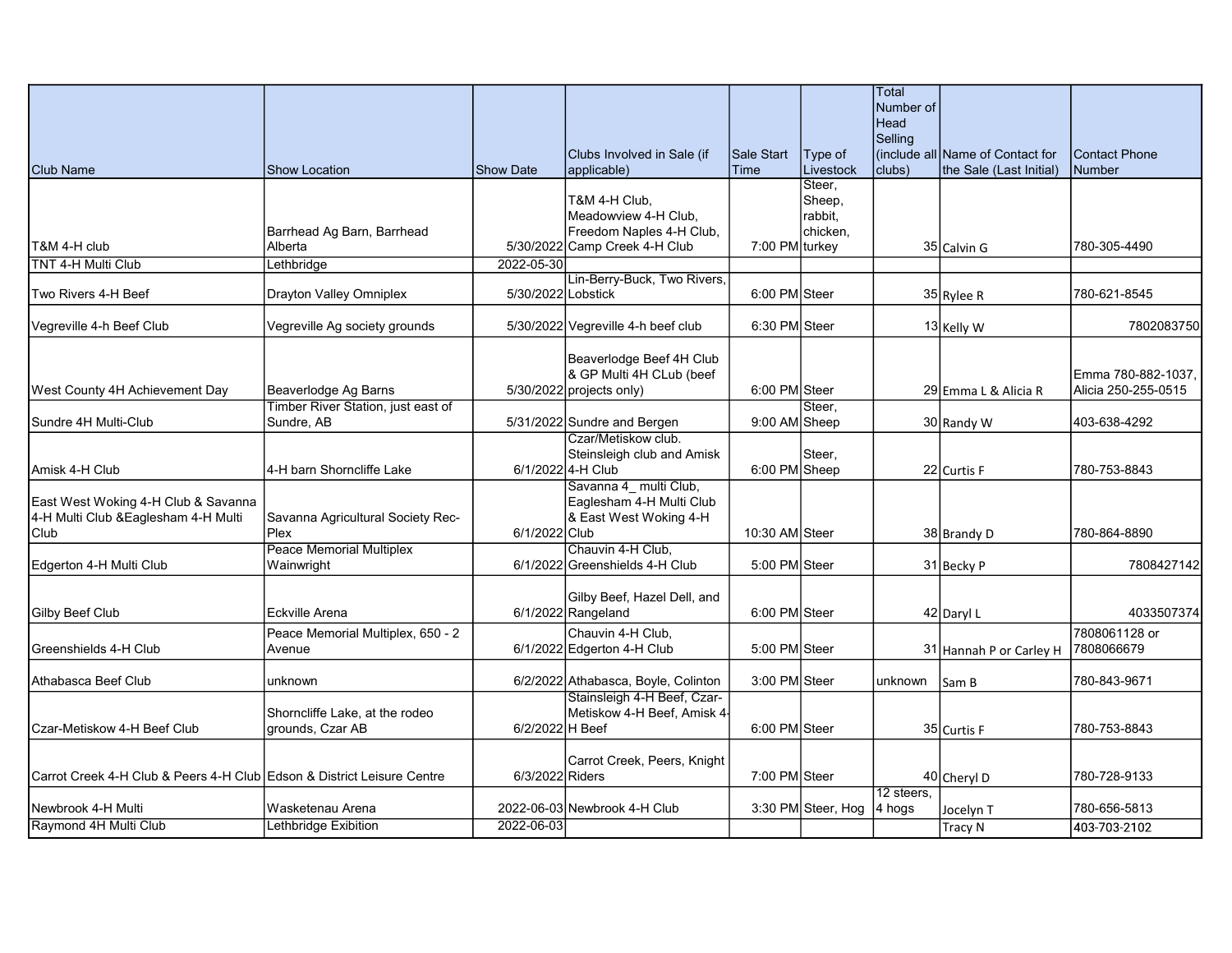|                                                                       |                                   |                   |                                                              |                |                      | Total<br>Number of     |                                  |                      |
|-----------------------------------------------------------------------|-----------------------------------|-------------------|--------------------------------------------------------------|----------------|----------------------|------------------------|----------------------------------|----------------------|
|                                                                       |                                   |                   |                                                              |                |                      | Head<br>Selling        |                                  |                      |
|                                                                       |                                   |                   | Clubs Involved in Sale (if                                   | Sale Start     | Type of              |                        | (include all Name of Contact for | <b>Contact Phone</b> |
| <b>Club Name</b>                                                      | <b>Show Location</b>              | <b>Show Date</b>  | applicable)                                                  | Time           | Livestock            | clubs)                 | the Sale (Last Initial)          | <b>Number</b>        |
|                                                                       | LDSS show or Santangelo           |                   |                                                              |                |                      |                        |                                  |                      |
| Readymade 4H Multi-Club                                               | Livestock                         | 2022-06-03        |                                                              |                |                      |                        | Dave H                           |                      |
| West Wheatland Show and Sale                                          | Rockyford Arena                   |                   | Cheadle /Rockyford Beef<br>6/3/2022 / Standard Sheep         | 2:00 PM Sheep  | Steer.               | 20 steers,<br>15 sheep | Johanne L, President             | 403-901-6534         |
| Kinuso Lakeside                                                       | Spruce Point Park, Kinuso AB      | 2022-06-04        |                                                              |                |                      |                        | Liam M                           | 780-524-8589         |
| Morrin Multi 4-H Club                                                 | <b>Morrin Community Hall</b>      | 2022-06-04        |                                                              |                |                      |                        |                                  |                      |
| Warner 4-H Beef                                                       | Cronkhite's farm NE 11-5-18 W4    |                   | 6/4/2022 Warner 4-H Beef Club                                | 10:00 AM Steer |                      |                        | 8Jodi L                          | 4036471234           |
|                                                                       |                                   |                   | Clubs participating will be<br>responsible for their portion |                |                      |                        |                                  |                      |
| Wild n' Wooly 4-H Club                                                | Lethbridge Exhibition Park        |                   | $6/4/2022$ of the sale.                                      | 5:00 PM Sheep  |                      |                        | 21 Monica C                      | 403-330-9120         |
|                                                                       |                                   |                   | Del Bonita, Readymade,                                       |                | Steer.               |                        |                                  |                      |
| Del Bonita, Readymade, Raymond                                        | Lethbridge Exhibition             |                   | 6/5/2022 Raymond                                             | 1:00 PM Sheep  |                      |                        | 50 Connie L                      | 403-901-8052         |
|                                                                       |                                   |                   |                                                              |                |                      |                        |                                  |                      |
|                                                                       |                                   |                   |                                                              |                |                      |                        | Bertha K - I will supply         |                      |
|                                                                       |                                   |                   |                                                              |                |                      |                        | the members name                 |                      |
|                                                                       |                                   |                   | Double Diamond 4-H Multi.                                    |                |                      |                        | and information by               |                      |
|                                                                       |                                   |                   | Golden Sunset 4-H Beef,<br>Pembina West 4-H Beef             |                | Steer,<br>Heifer and |                        | the middle of                    |                      |
| Double Diamond 4-H Multi, Golden<br>Sunset 4-H Beef, Pembina West 4-H | North Central Livestock Exchange  |                   | and Sunniebend 4-H Beef                                      |                | cow calf             |                        | February. 2022. Sorry            |                      |
| Beef and Sunniebend 4-H Beef Clubs                                    | Inc. at Clyde, Alberta            | 6/5/2022 Clubs    |                                                              | 1:00 PM pairs. |                      |                        | 50 for the delay                 | 780-349-2989         |
|                                                                       |                                   |                   | Red Deer West, Delburne &                                    |                |                      |                        |                                  |                      |
| Red Deer West Beef 4-H Club                                           | Red Deer Westerner Ag Center      |                   | 6/5/2022 Bow-Inn                                             | 7:00 AM Steer  |                      |                        | 35 Dana D                        | 403-872-1547         |
|                                                                       |                                   |                   | Anselmo, Mayerthorpe,                                        |                | Steer,               |                        |                                  |                      |
| Anselmo Willing Workers                                               | Mayerthorpe, AB                   | 6/6/2022 Cherhill |                                                              | 7:00 PM Sheep  |                      |                        | 48 Dorothy C                     | 780-674-1411         |
| Boyle 4-H Beef Club                                                   | TBD                               |                   | 6/6/2022 Athabasca, Boyle, Colinton                          | 3:00 AM Steer  |                      |                        | 16 Robyn J                       | 7802134556           |
|                                                                       |                                   |                   | Camrose, Bashaw,                                             |                |                      |                        |                                  |                      |
| Camrose, Bashaw, Rosalind, New                                        |                                   |                   | Rosalind, New Norway,                                        |                |                      |                        |                                  |                      |
| Norway, Armena                                                        | <b>Bashaw Agriculture Grounds</b> | 6/6/2022 Armena   |                                                              | 5:00 PM Steer  |                      |                        | 56 Josh B                        | 780-608-6668         |
|                                                                       |                                   |                   | Cherhill 4-H Multi Club,<br>Mayerthorpe 4-H Beef,            |                | Steer,               | 36 beef 7              |                                  |                      |
| Cherhill 4-H Multi Club                                               | Mayerthorpe Ag Barn               |                   | 6/6/2022 Anselmo Willing Workers                             | 7:00 PM Sheep  |                      | sheep                  | Lynne L                          | 780-305-9117         |
|                                                                       |                                   |                   |                                                              |                |                      |                        |                                  |                      |
| Colinton                                                              | Iceberg Arena (tentative)         |                   | 6/6/2022 Colinton, Boyle, Athabasca                          | 3:00 PM Steer  |                      |                        | 15 David K                       | 7802130846           |
|                                                                       |                                   |                   |                                                              |                |                      |                        |                                  | Brad (403)740-6547;  |
| Delia 4-H, Rumsey Rowley 4-H, Morrin                                  |                                   |                   | Delia 4-H, Rumsey Rowley                                     |                | Steer,               |                        | Brad M - Chair;                  | Michelle (403)435-   |
| Multi 4-H                                                             | Rumsey Ag Grounds                 |                   | 6/6/2022 4-H, Morrin Multi 4-H                               | 6:00 AM Sheep  |                      |                        | 17 Michelle H - Secretary        | 0082                 |
| Dixonville 4-H Multi Club                                             | Dixonville Hall and arena         |                   | 6/6/2022 Dixonville 4-H Multi Club                           | 7:00 AM Steer  |                      |                        | $9$ Karl S                       | 780-512-3603         |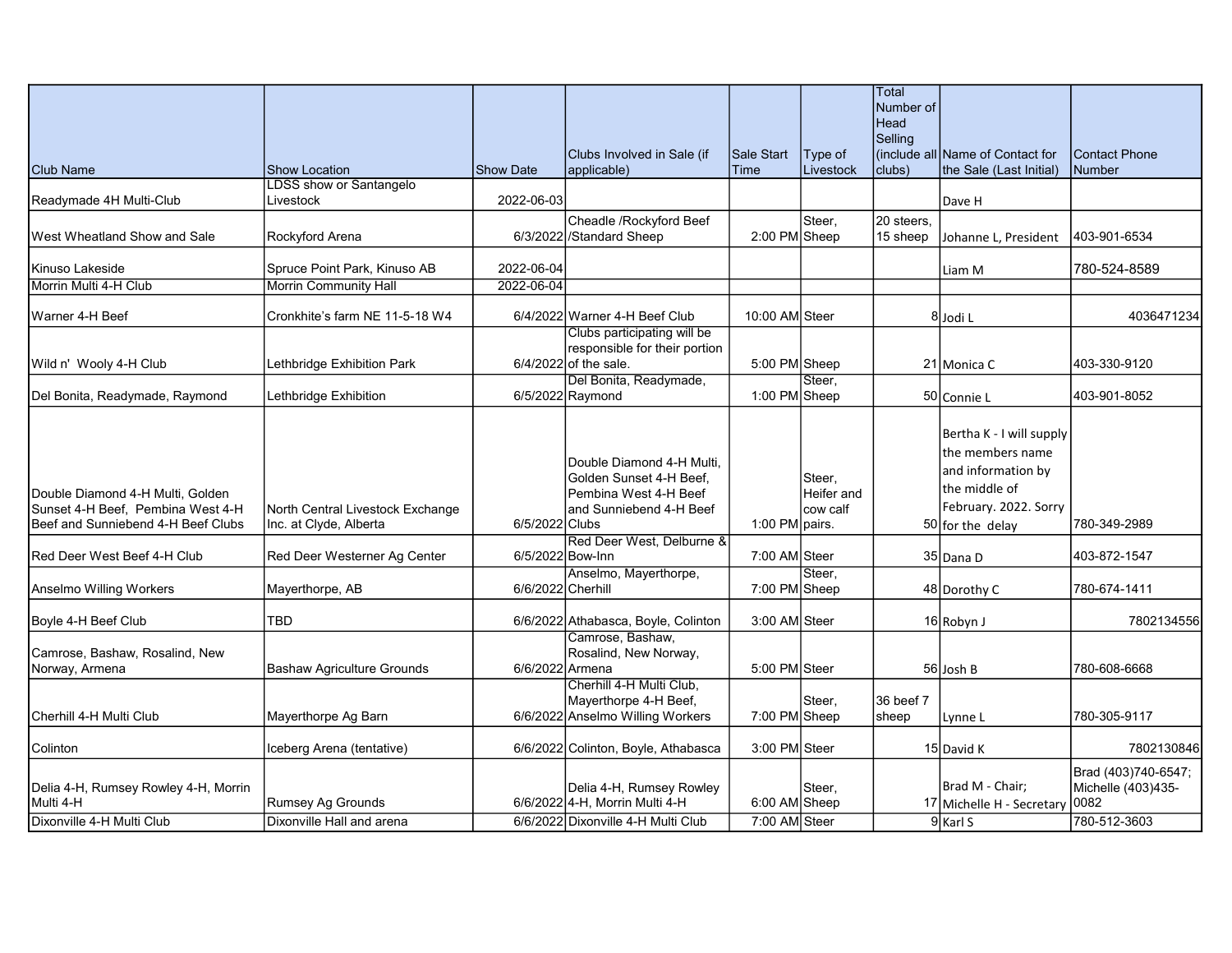|                                                                               |                                    |                  |                                                          |                |           | Total<br>Number of |                                  |                      |
|-------------------------------------------------------------------------------|------------------------------------|------------------|----------------------------------------------------------|----------------|-----------|--------------------|----------------------------------|----------------------|
|                                                                               |                                    |                  |                                                          |                |           | Head               |                                  |                      |
|                                                                               |                                    |                  | Clubs Involved in Sale (if                               | Sale Start     | Type of   | Selling            | (include all Name of Contact for | <b>Contact Phone</b> |
| <b>Club Name</b>                                                              | <b>Show Location</b>               | <b>Show Date</b> | applicable)                                              | Time           | Livestock | clubs)             | the Sale (Last Initial)          | <b>Number</b>        |
|                                                                               |                                    |                  | Anselmo Willing Workers,                                 |                |           | 37 steers          |                                  |                      |
|                                                                               |                                    |                  | Cherhill 4-H Multi,                                      |                | Steer,    | and 7              |                                  |                      |
| Mayerthorpe 4-H Beef Club                                                     | Mayerthorpe Ag. Barn               |                  | 6/6/2022 Mayerthorpe 4-H Beef Club                       | 7:00 PM Sheep  |           | lambs              | Trisha F                         | (780) 785-8155       |
| Three Rivers 4H Beef Club                                                     | Battle River Agriculttural Grounds |                  | 6/6/2022 Three Rivers 4H Beef Club                       | 7:00 PM Steer  |           |                    | $14$ Jen G                       | 780-626-0536         |
| Thunderin hooves                                                              | Iceberg arena                      |                  | 6/6/2022 Colinton, boyle, Athabasca                      | 10:00 AM Steer |           |                    | 15 Dave K                        | 7802131535           |
| Two Hills Beef & Multi Club                                                   | <b>Two Hills</b>                   |                  | 6/6/2022 Two Hills & Myrnam                              | 3:00 PM Steer  |           |                    | 8 Neal L                         | 780-777-6633         |
| Valleyview & District Beef Achievement                                        |                                    |                  | Wildrose 4H Multi Club and                               |                |           |                    |                                  |                      |
| Day                                                                           | Valleyview Agplex                  |                  | 6/6/2022 DCC 4H Club                                     | 10:00 AM Steer |           |                    | 27 Jackie C                      | 780-837-4833         |
|                                                                               |                                    |                  | Wavy Lake, Iron Creek,                                   |                |           |                    |                                  |                      |
| Wavy Lake, Iron Creek, Hastings<br>Coulee. Battle River                       | Forestburg, Alberta                | 6/6/2022 River   | Hastings Coulee, Battle                                  | 7:00 AM Steer  |           |                    | 72 Bill D                        | 780-608-7173         |
|                                                                               |                                    |                  | <b>Cardston Chinook Beef</b>                             |                |           |                    |                                  |                      |
|                                                                               |                                    |                  | Club and Mountain Springs                                |                |           |                    |                                  |                      |
| Cardston chinook 4H beef club                                                 | Cardston Agridome                  |                  | 6/7/2022 Beef Club                                       | 7:00 PM Steer  |           |                    | 28 Brooke V                      | 403-715-1288         |
|                                                                               | Lyons Production Event Center (    |                  |                                                          |                | Steer.    |                    |                                  |                      |
| Lakeview 4-H Multi Club                                                       | Teepee Creek)                      | 6/7/2022 N/A     |                                                          | 7:00 AM Sheep  |           |                    | 10 Colleen B                     | 789-831-7751         |
| Stavely Parkland 4-H Club, Claresholm<br>4-H Beef Club, Fort Macleod 4-H Beef |                                    |                  | Stavely Parkland 4-H Club,<br>Claresholm Beef Club, Fort |                |           |                    |                                  |                      |
| Club                                                                          | Claresholm Agriplex                |                  | 6/7/2022 Macleod Beef Club                               | 6:30 PM Sheep  | Steer,    |                    | 57 Teresa D                      | 403-394-8073         |
|                                                                               |                                    |                  | Three Hills Ghost Pine,                                  |                | Steer,    |                    |                                  |                      |
| Three Hills Ghost Pine                                                        | Olds Regional Exhibition, Olds AB  |                  | 6/7/2022 Swalwell and Huxley                             | 10:00 AM Sheep |           |                    | 55 Kelli B                       | 403-669-3411         |
|                                                                               |                                    |                  | Huxley, Swalwell, Three                                  |                | Steer.    |                    |                                  |                      |
| Three Hills Ghost Pine, Swalwell, Huxley Olds Regional Exhibition, Olds AB    |                                    |                  | 6/7/2022 Hills Ghost Pine                                | 6:00 PM Sheep  |           |                    | 59 Joe a                         | 4036693411           |
|                                                                               |                                    |                  | <b>Brownfield Beef, Coronation</b>                       |                |           |                    |                                  |                      |
| Brownfield Beef, Coronation Beef,<br>Altario Beef, Consort Beef               | Coronation Arena                   | 6/8/2022 Beef    | Beef, Altario Beef, Consort                              | 6:00 PM Steer  |           | 50ish(?)           | Curtis P                         | (403) 578-8062       |
|                                                                               |                                    |                  | Hays 4-H, Retlaw Prairie 4-                              |                |           |                    |                                  |                      |
|                                                                               |                                    |                  | H, Bon Ayr 4-H, New Ewe                                  |                | Steer,    | 40 beef,           |                                  |                      |
| Retlaw Prairie 4-H Beef Club                                                  | Taber Agri-plex                    |                  | 6/10/2022 Multi, Grassy Lake 4-H                         | 3:00 AM Sheep  |           | 30 Sheep Sandra D  |                                  | 403-654-8155         |
|                                                                               | Medicine Hat Exhibition and        |                  |                                                          |                |           |                    |                                  |                      |
| Seven Persons 4-h Beef Club                                                   | Stampede Fieldhouse                | 2022-06-10       |                                                          |                |           |                    | Jurnee E                         | 403-502-4852         |
| Shortgrass 4H Beef Club                                                       | Foremost Rodeo Grounds             |                  | 6/10/2022 Shortgrass 4H Beef Club                        | 2:00 PM Steer  |           |                    | 11 Tracy S                       | 4035941662           |
| 9 Mile 4-H Club                                                               | Lethbridge Exhibition              |                  | 6/11/2022 9 Mile 4-H Club                                | 5:00 PM Sheep  |           |                    | 14 Kristin W                     | 4033080276           |
| Berwyn Multi Coveralls Club                                                   | Lac Cardinal Grounds               |                  | 6/11/2022 Berwyn Multi Coveralls                         | 6:00 PM Steer  |           |                    | 5 Paul F                         | 780-618-5983         |